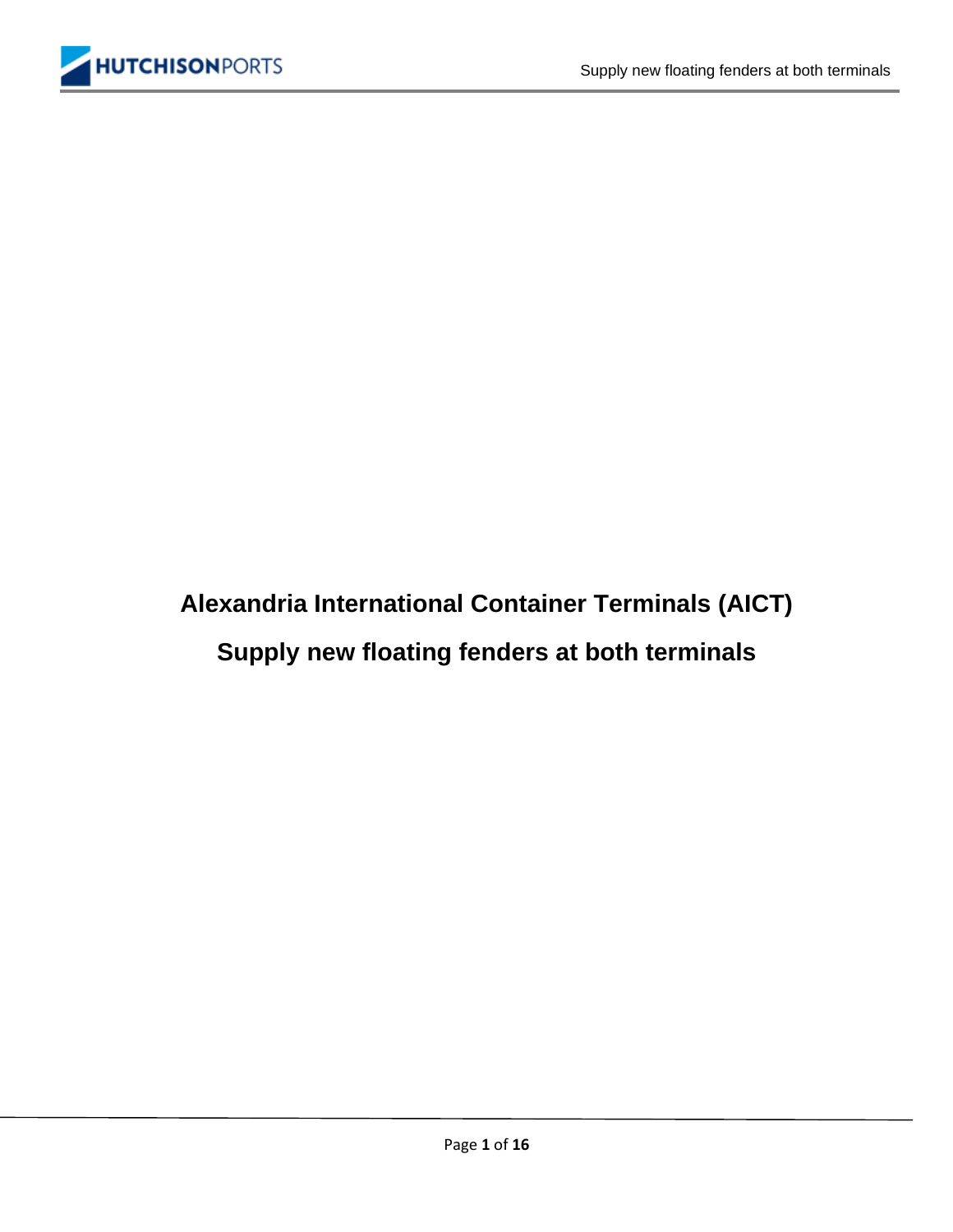#### **List of Contents:**

- 1- Introduction
- 2- Scope of work
- 3- Technical specifications
- 4- Accessories.
- 5- BOQ

#### **1.0 Introduction:**

Alexandria International Container Terminals (AICT) operates two terminals at Alexandria and El Dekheila ports, where both ports are located on the Mediterranean Sea, AICT intend to use the best products available to meet our specific requirements to prevent boats, ships and marine vessels from colliding against Quay wall at both terminals.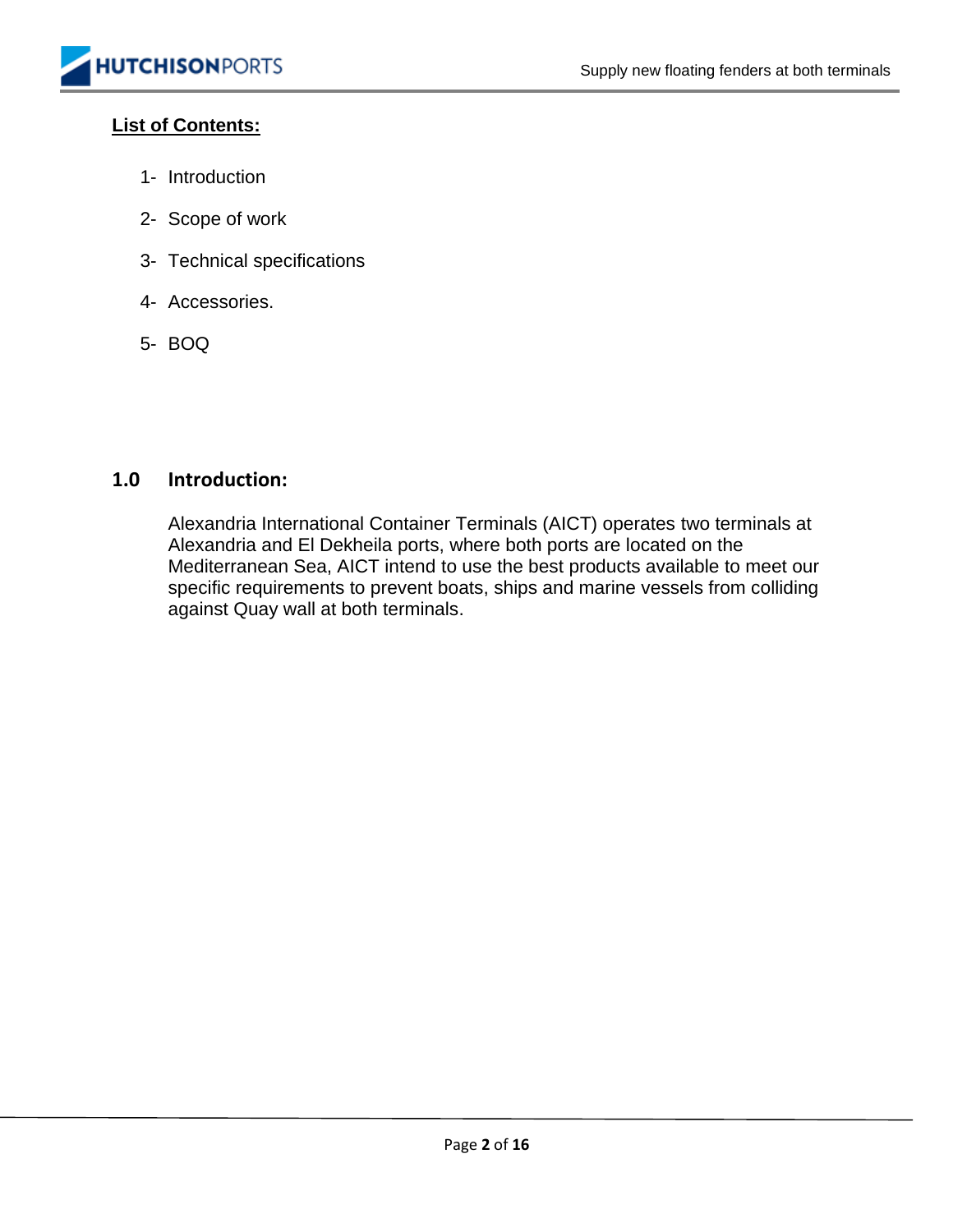#### **2.0 Scope of work:**

Scope of work shall include but not limited to:

- Supply new floating foam fenders at both terminals for the berthing and mooring of all container vessels for hull pressure and tidal variations.
	- ALX terminal: 2 new foam fenders.
	- DKT terminal: 4 new foam fenders.
- Fenders should have a good wear and tear resistant to absorb impacts even in an aggressive environment
- Fenders should has Low reaction and high energy options
- 100% closed cell foam core and a tough and thick reinforced polyurethane skin
- Fender must be made of synthetic-cord-reinforced rubber sheets internal and exterior, and work as a shock absorber between vessels and berthing structures.
- A durable, non-marking finish with low maintenance comes as standard, No chain/tyre net required, and designed to be Unsinkable, Fenders can be deployed floated or suspended, against quay wall operations.
- Fenders must suit all sites with small or large tidal changes. They also work just as well on new or old structures.
- Fenders must manufacture and 3rd party certified in compliance (the certificate must have the same serial of each tested fender) with ISO 17357-1:2014. The stringent requirements of this standard ensure that fenders are of a high quality and can withstand the rigorous environments and applications they are designed to operate in.
- Fender should be tested against ultimate compression, energy absorption, capacity and reaction forces, transverse pull test and longitudinal pull test.
- Synthetic tyre-cord layers must prove to be the best option for strong, efficient reinforcement for foam fenders. Each layer is coated with a rubber compound on both sides that prevents contact between the layers.
- The tough abrasion resistant outer rubber must designed to protect the inner rubber and tyre-cord layers from damaging external forces. The material has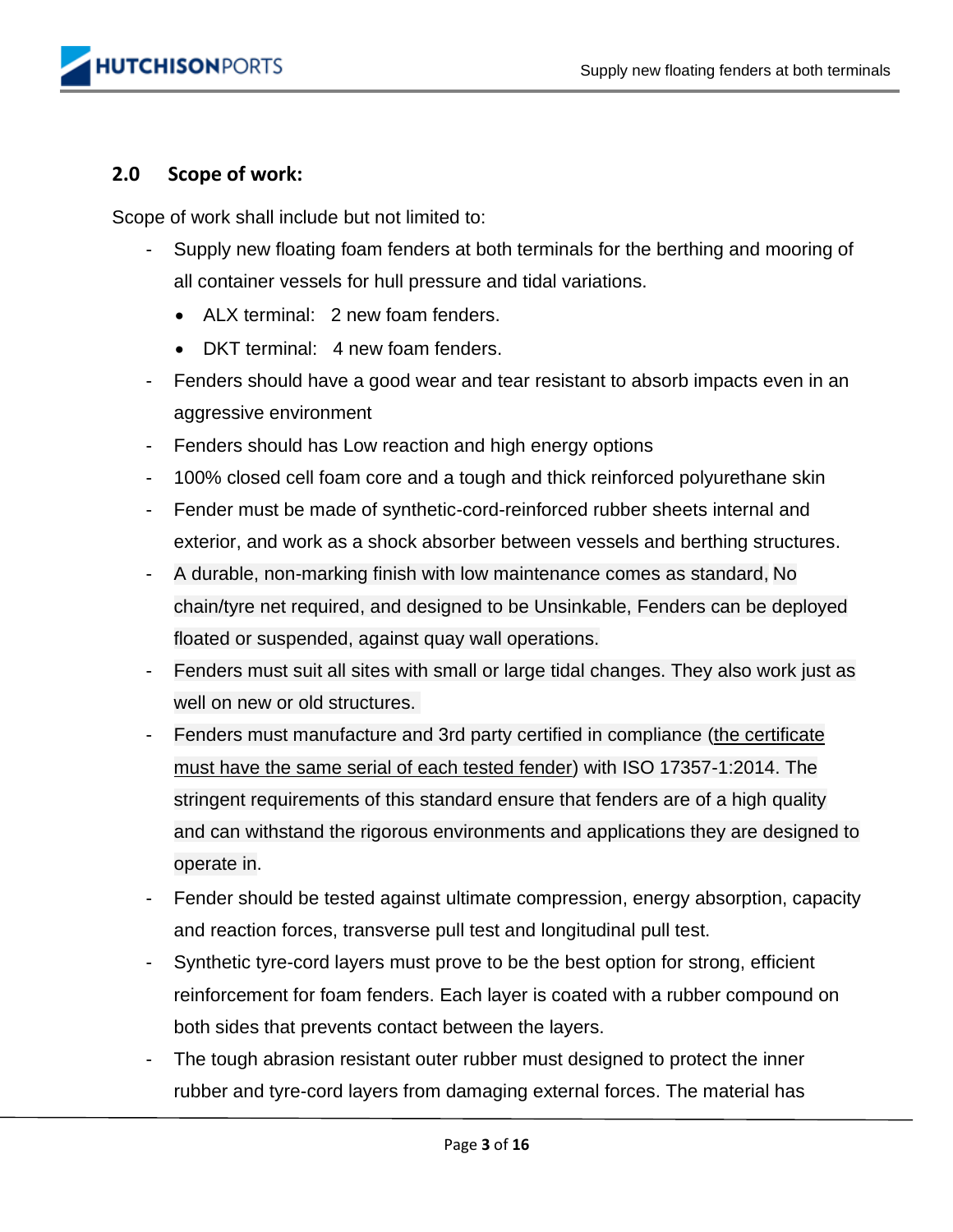mechanical properties to withstand the arduous operational conditions for which it is designed.

- All materials and items of plant shall be of good quality (**Hot Deep Galvanized**) and be able to operate in and withstand the environment in which they will be working, see below details in Arc No.04.(**galvanization certificate is required** )
- Supplier should submit with his technical offer a time frame for all proect phases including shipping time
- Supplier shall mention clearly the lifetime of his offered fenders system also the manufacturer warranty period.
- Supplier should has a good previous experience with container terminal fender system supply and installation during last 6 years supported with all needed documents and certificate
- 1% will be deducted for each week delay in delivery with maximum of 10% of total value.
- AICT shall retain 10% from the total invoice as a warranty for a period of (24) months which shall be released after the complete satisfaction of AICT at the end of the Warranty period.
- Pricing to according to attached BOQ.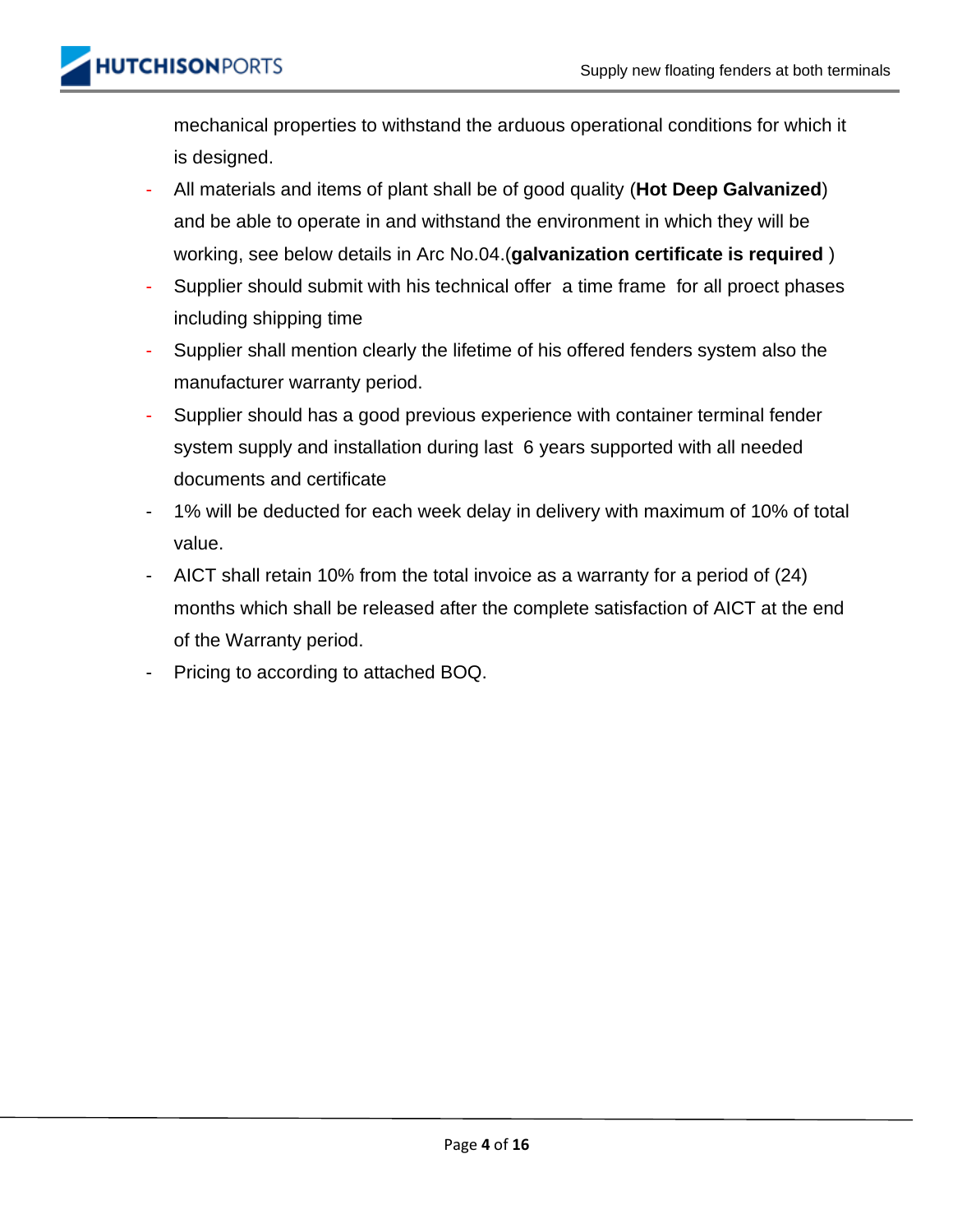

#### **Instructions to tenderers:**

1- All offers should comply with attached conditions and specification and be presented within sealed bids envelops to the following address with Attention of Mr. Darrius Teo (CEO), Supply new foam fenders (T/CIV/…/2022)::

#### **Alexandria International Container Terminal Co. (AICT) DKH Port Alexandria, Egypt**

2- All offers should be received no later than ……………………….. 2022, the period of validity of the tender, this date will not be considered.

3- All tenderers acknowledge that by submitting their offers that they have confirmed visiting project site and briefed on local conditions that will be the basis for execution of the works included in this tender.

4- The submission of a tender implies the acceptance of the terms and conditions set out in this invitation to tender and in the specifications and, where appropriate, the waiver of the tenderer's own general or specific terms and conditions. It is binding on the tenderer to whom the contract is awarded for the duration of the contract.

5- Tenderers will bear alone all the cost required for preparation and presentation of their offers.

All costs incurred during the preparation and submissions of tenders are to be borne by the tenderers and will not be reimbursed.

6- All offers should be valid and open for acceptance by employer (AICT) for a minimum period of 90 days from the date of offers submission. If the Employer requires the extension of offer validation date after that, the Employer (AICT) will notify tenderers in writing or by Email to do so.

7- Official language of the documents is the English language and the Arabic language may be used only for some parts in the offer documents related to local conditions and codes (if any) and both financial and technical offer should be English languages.

8- The tenderer must submit three (3) full complete sets of the financial and technical offers, one of the three copies must be stamped with the words "original". The other two copies with the word "copy". In case of any differences between the documents, the sealed copy with the word "original" will prevail. In addition, the original copy of the tender documents that have been received from the employer shall be included in the offer with the signature and stamp of all pages by the tenderer.

9- All original documents received by the employer (AICT) should be signed and stamped on each page by the tenderer and included with the submitted offers.

10- All offers should be submitted in two stamped envelope, the first envelope includes technical offer, the second envelope includes financial offer. Both envelops will be clearly marked in writing outside of the two envelops.

11- The inner envelope must also contain two separate, sealed envelopes.

12- Each of these envelopes must clearly indicate the content ("Technical", "Financial").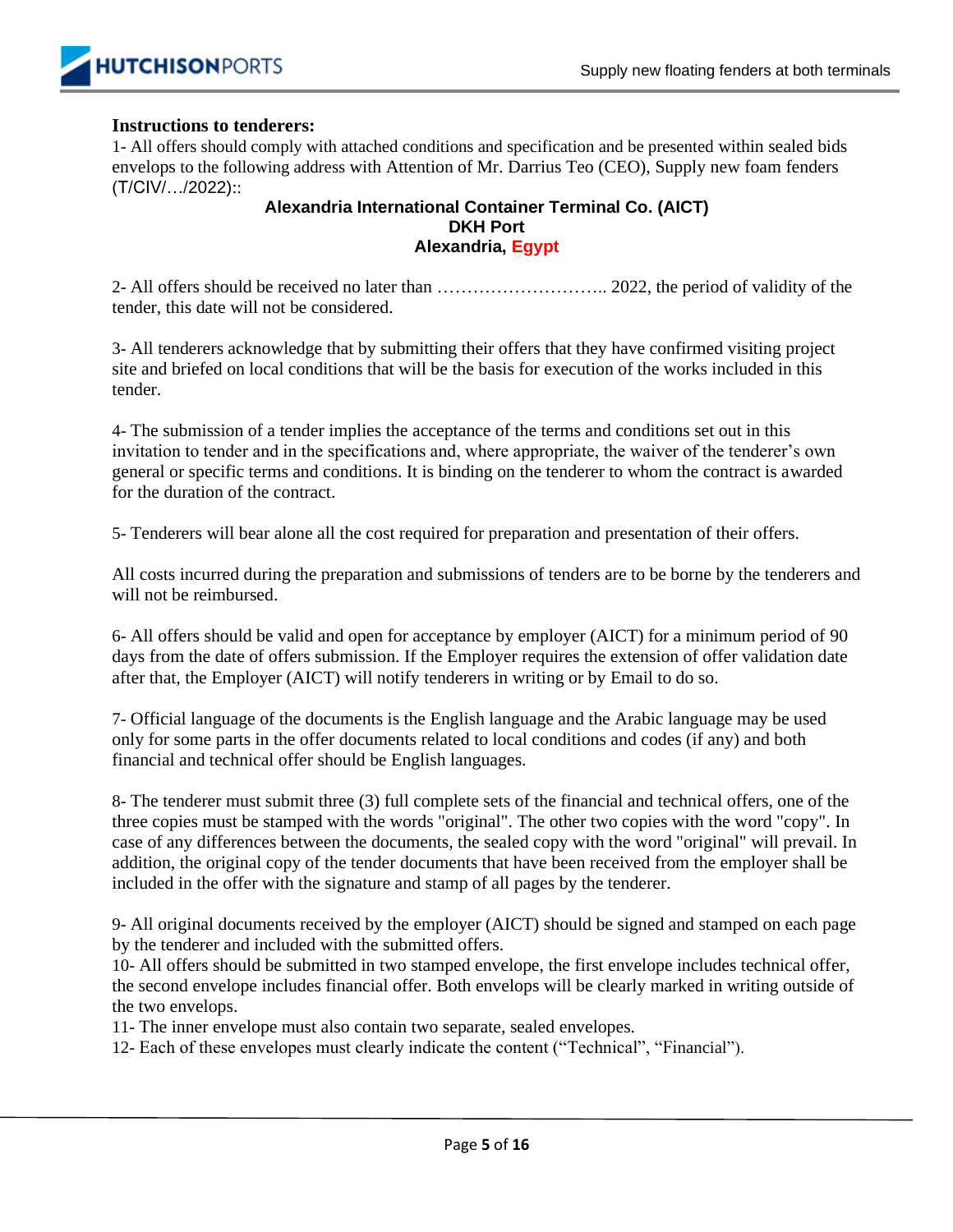

#### **3.0 Technical specifications:**

#### - **Vessels Details :**

- Type : Containers.
- Deadweight : 72982 (T)
- Displacement : 99577 (T)
- $\blacksquare$  Length overall  $\blacksquare$ : 294 (M)
- Length between parps : 276 (M)
- $\blacksquare$  Beam : 40 (M)
- Draft : 14.021 (M)
- $\blacksquare$  Free board : 5.416 (M)

#### - **Berth Details :**

- Length of berth : 511 (M) (DKH terminal) and 380 (M) (ALX terminal)
- Fender spacing : 20-25 (M)
- Tidal range : 0.40 to 0.6 (M)  $\blacksquare$  Highest ast. Tide : 0.61 (M)
- Mean sea level : 0.5 (M)
- Lowest ast. Tide : 0.34 (M)
- Quay level : 2.40 (M)
- Sea bed level :  $-12.0$  (M)
- **Berthing Mode :** Side berthing - **Berthing Approach :** Difficult berthing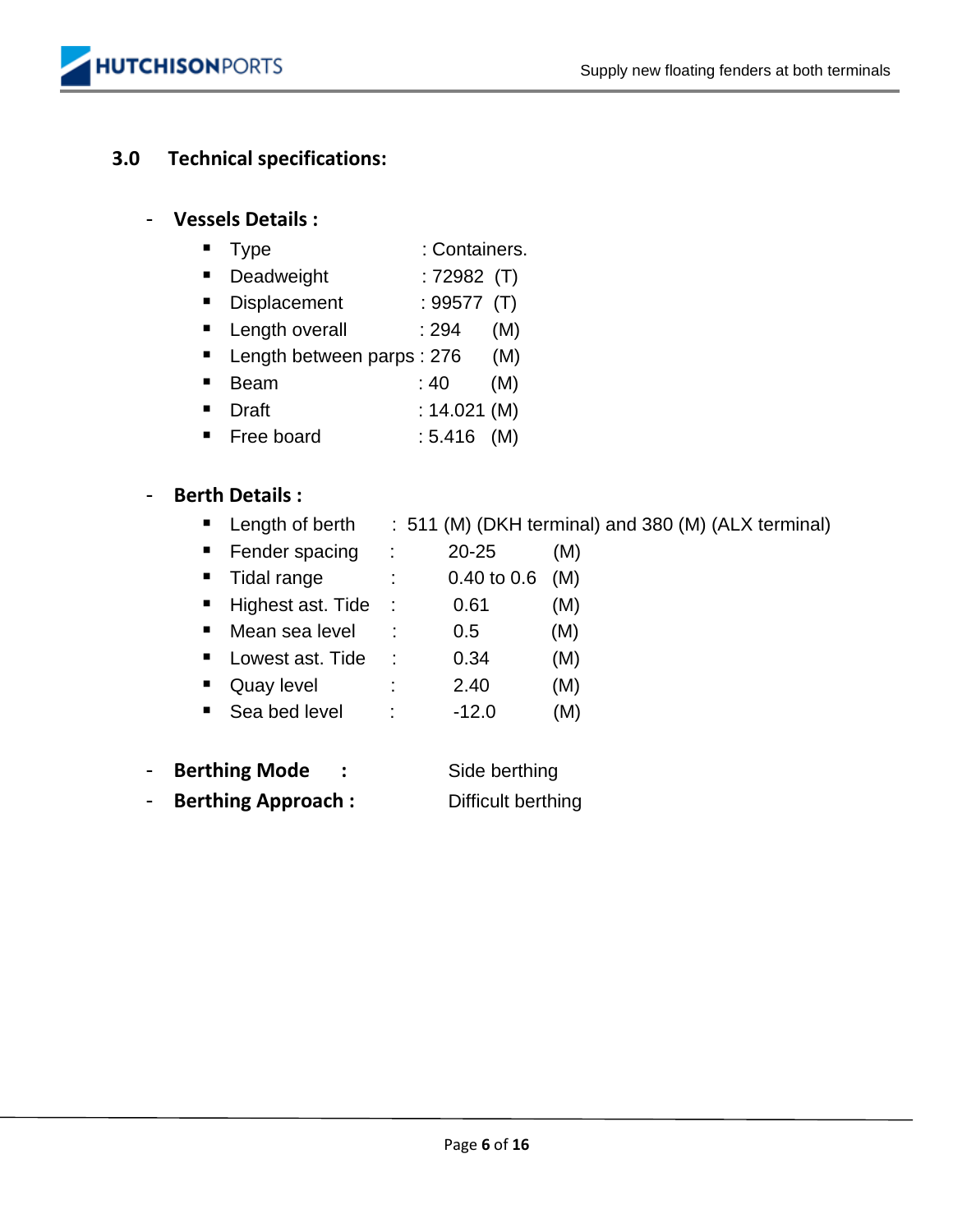

- **Fenders standards and minimum technical requirements**



- outer wear surface, UV resistant, non-marking Polyurethane reinforcement in Polyurethane skin
- Heat laminated closed cell Polyethylene foam
- Heavy duty chain connecting swivel end fitting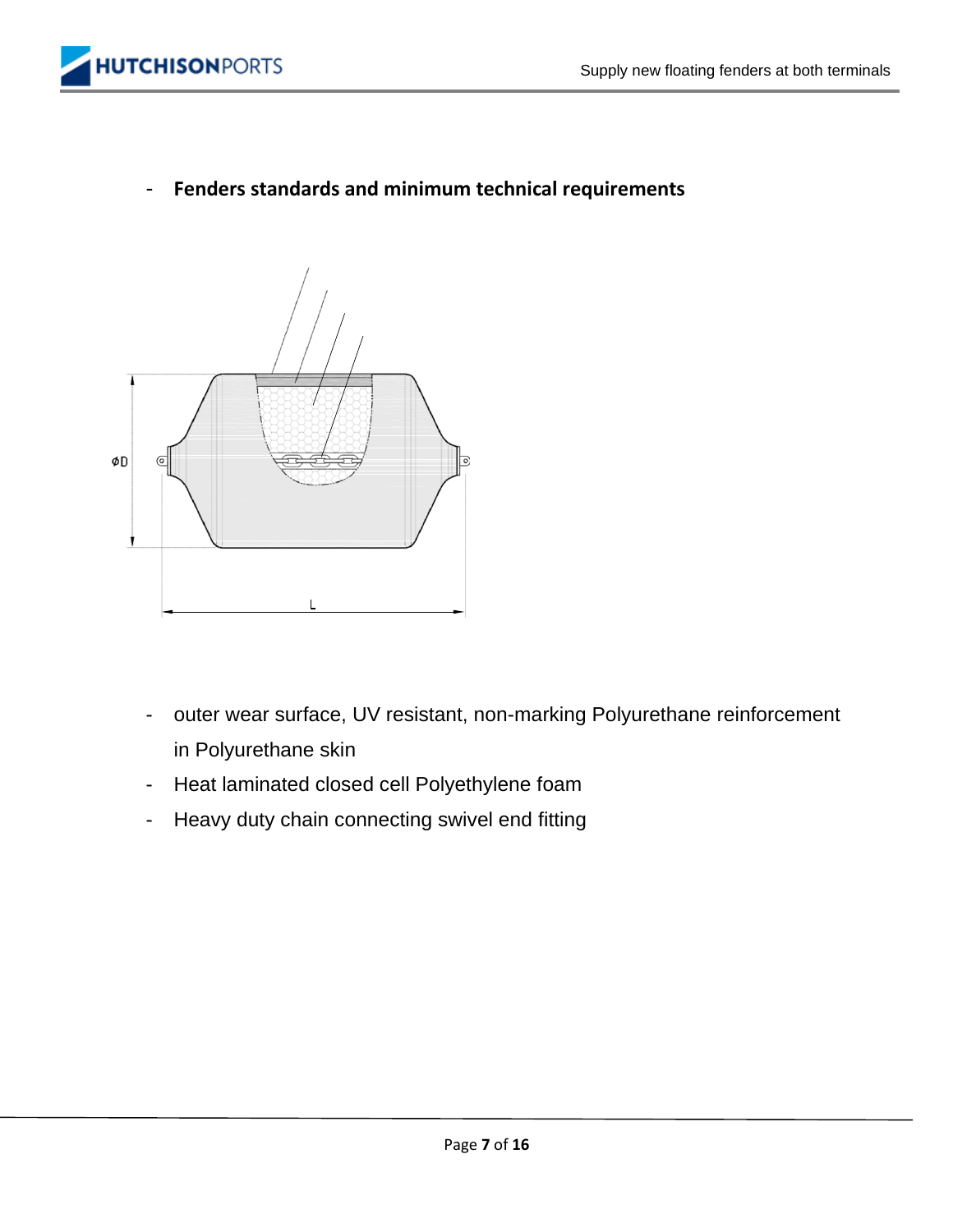# - Outer and Inner Rubber Material Properties;

| <b>Test item</b>        | <b>Test method</b> | <b>Required value</b>         |                            |  |  |
|-------------------------|--------------------|-------------------------------|----------------------------|--|--|
|                         |                    | Outer rubber                  | Inner rubber               |  |  |
| <b>Tensile strength</b> | <b>BS ISO 37</b>   | 18 Mpa or more                | 10 Mpa or more             |  |  |
| <b>Elongation</b>       | <b>BS ISO 37</b>   | 400% or more                  | 400% or more               |  |  |
| <b>Hardness</b>         | <b>ISO 7619</b>    | 60 +/- 10 (durometer          | 50 +/- 10 (durometer       |  |  |
|                         |                    | hardness test type A)         | hardness test type A)      |  |  |
| <b>After ageing</b>     | <b>ISO 188</b>     | Air oven ageing.              | Air oven ageing.           |  |  |
|                         |                    | 70°C +/- 1°C. 96 h            | 70°C +/- 1°C, 96 h         |  |  |
| <b>Tensile strength</b> | <b>BS ISO 37</b>   | Not less than 80% of          | Not less than 80% of       |  |  |
|                         |                    | the original property         | the original property      |  |  |
| <b>Elongation</b>       | <b>BS ISO 37</b>   | Not less than 80% of          | Not less than 80% of       |  |  |
|                         |                    | the original property         | the original property      |  |  |
| <b>Hardness</b>         | <b>ISO 7619</b>    | Not to exceed the original    | Not to exceed the original |  |  |
|                         |                    | property by more than 8       | property by more than 8    |  |  |
| <b>Tear</b>             | <b>BS ISO 34-1</b> | 400 N/cm or more              |                            |  |  |
| <b>Compression set</b>  | <b>ISO 815</b>     | 30% (70°C +/-1°C for 22h) or  |                            |  |  |
|                         |                    | less                          |                            |  |  |
| <b>Static ozone</b>     | ISO 1431-1         | No cracks after elongation by |                            |  |  |
| resistance              |                    | 20% and exposure              |                            |  |  |
|                         |                    | to 50 pphm1 at 40°C for 96 h. |                            |  |  |

## - Performance Data;

| Initial Pressure | $50kPa = 0.5kgf/cm2 = 7.1psi$ |                 |                                       | $80kPa = 0.8kgf/cm2 = 11.4psi$ |          |       |  |
|------------------|-------------------------------|-----------------|---------------------------------------|--------------------------------|----------|-------|--|
| Size (OD x L)    | Energy                        | <b>Reaction</b> | Reaction<br><b>Pressure</b><br>Energy |                                | Pressure |       |  |
| (mm)             | (kNm)                         | (kNm)           | (kNm)                                 | (kNm)                          | (kNm)    | (kNm) |  |
| 1350 x 2500      | 102                           | 427             | 130                                   | 142                            | 561      | 170   |  |
| 1500 x 3000      | 153                           | 579             | 132                                   | 214                            | 761      | 174   |  |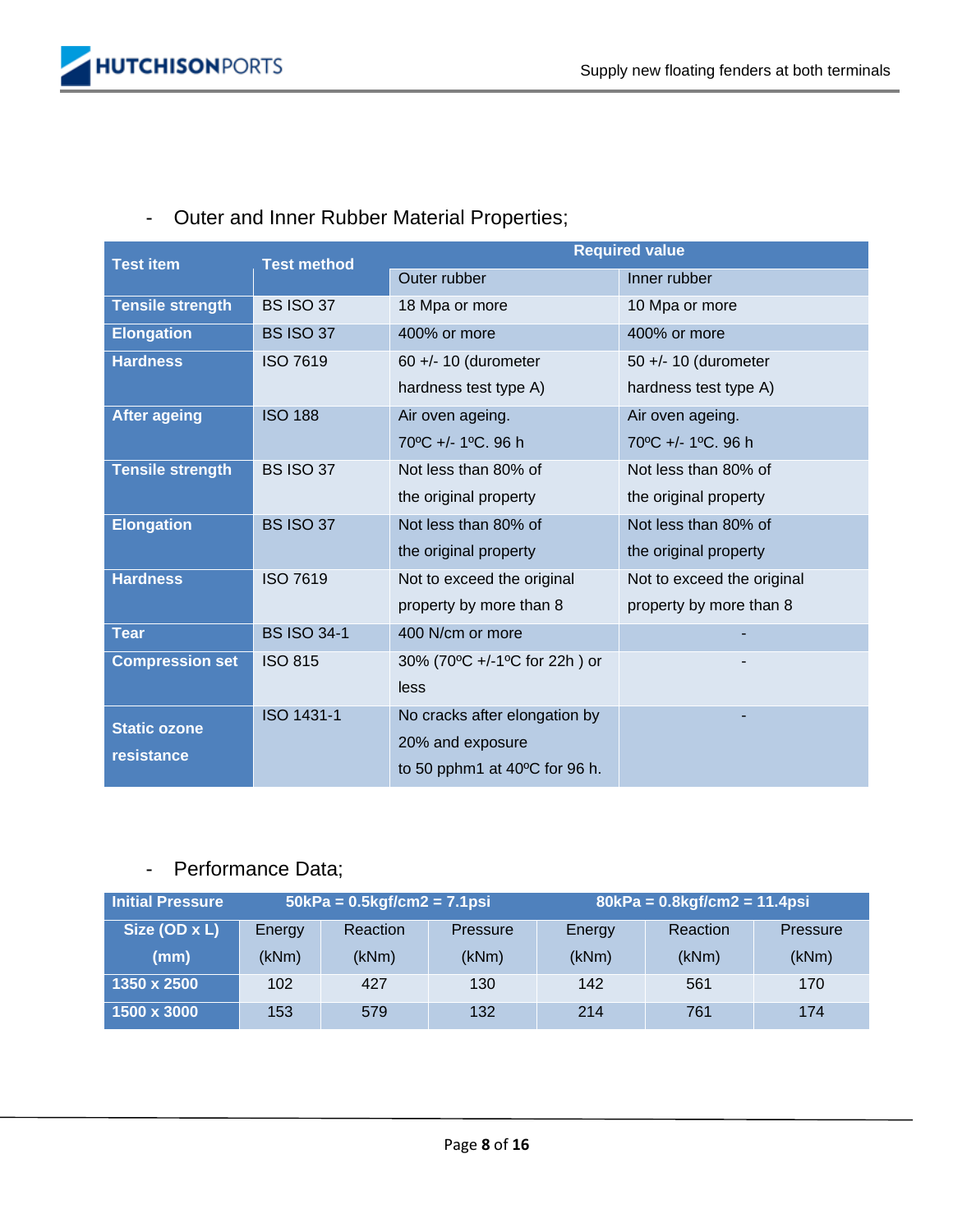



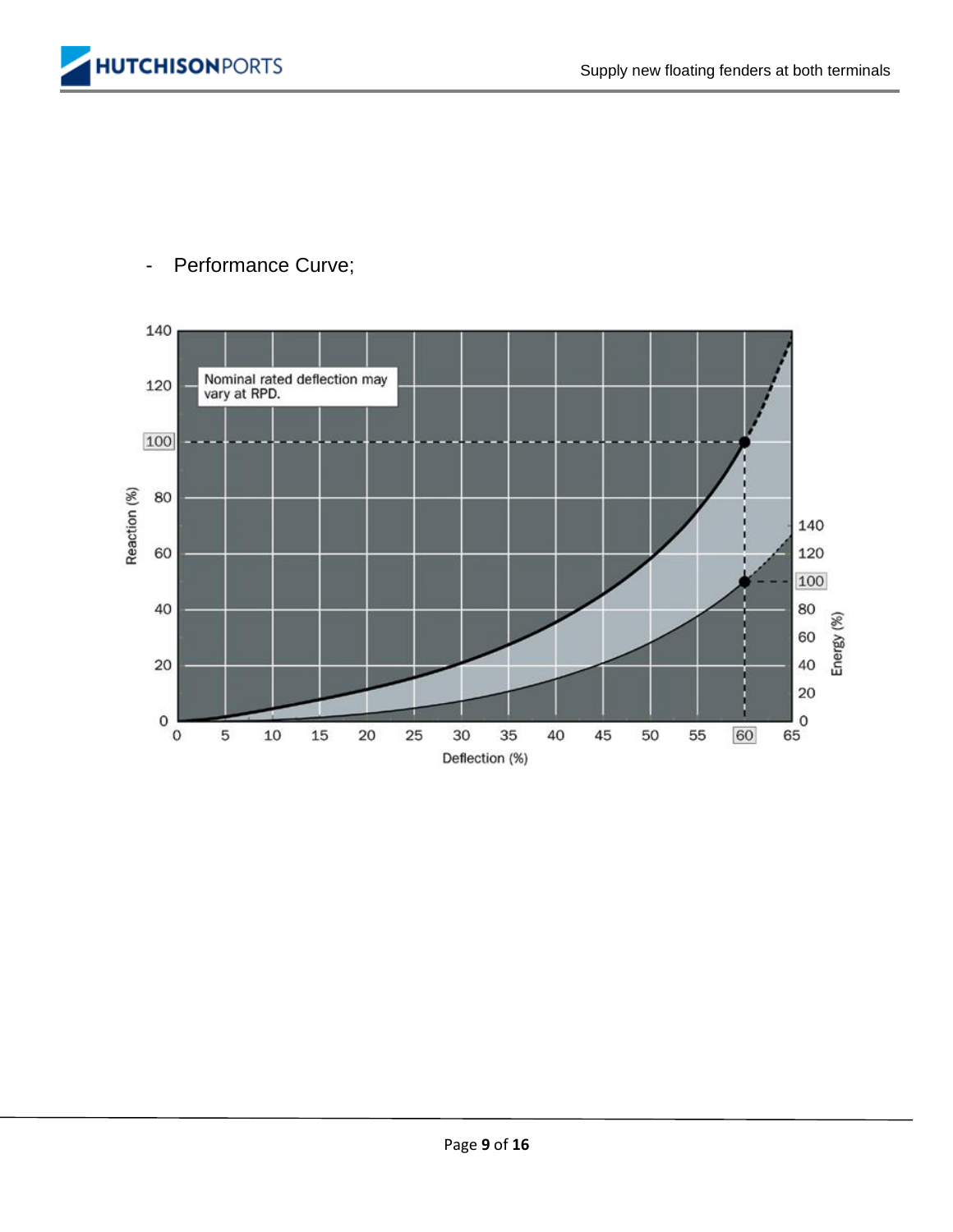

## **4.0 Accessories:**

- **For Fender 1350 x 2500**
- **1. Dock Plate :**



DOCK PLATE ASSY.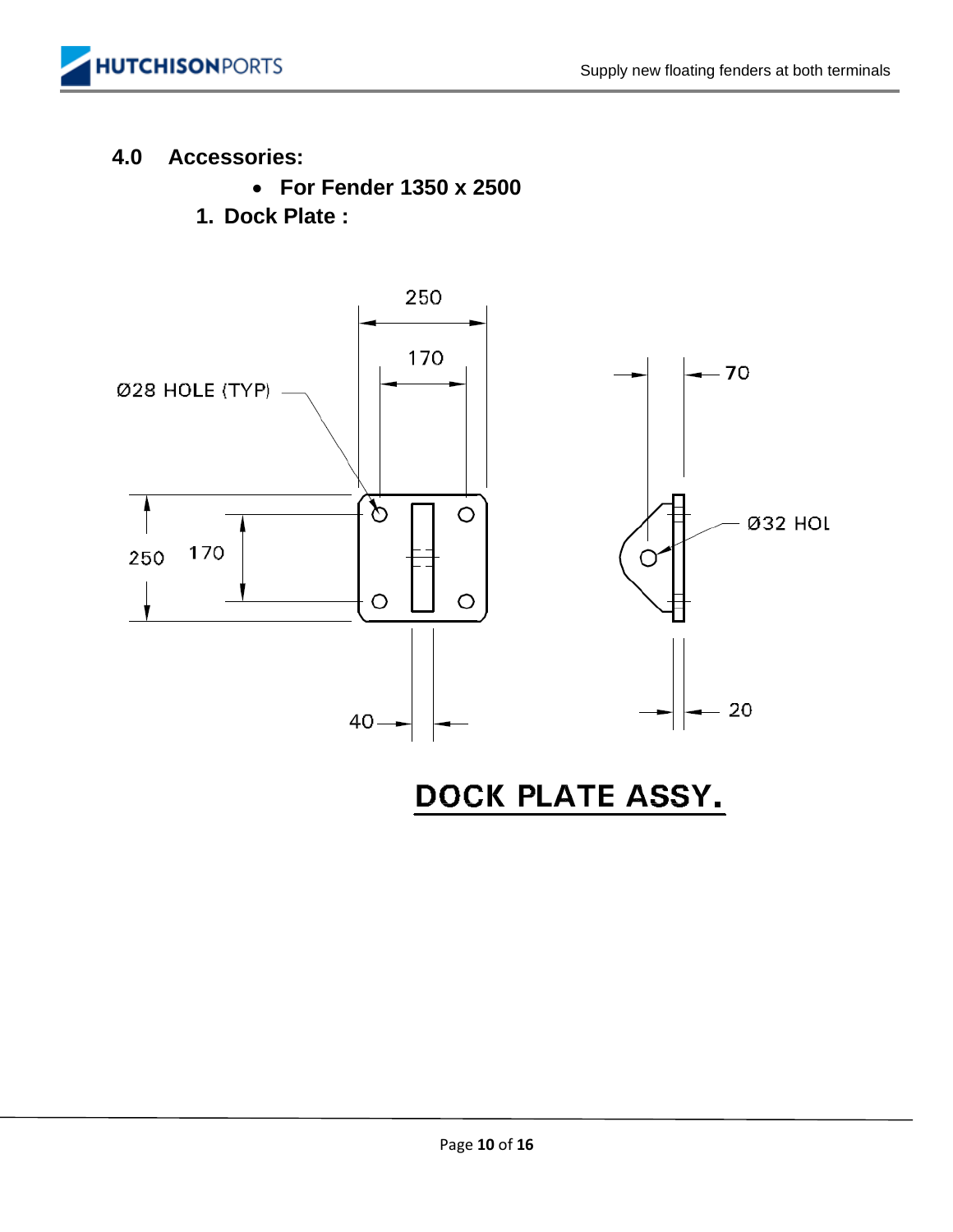



### **2. Anchors :**

**3. Chains :** 

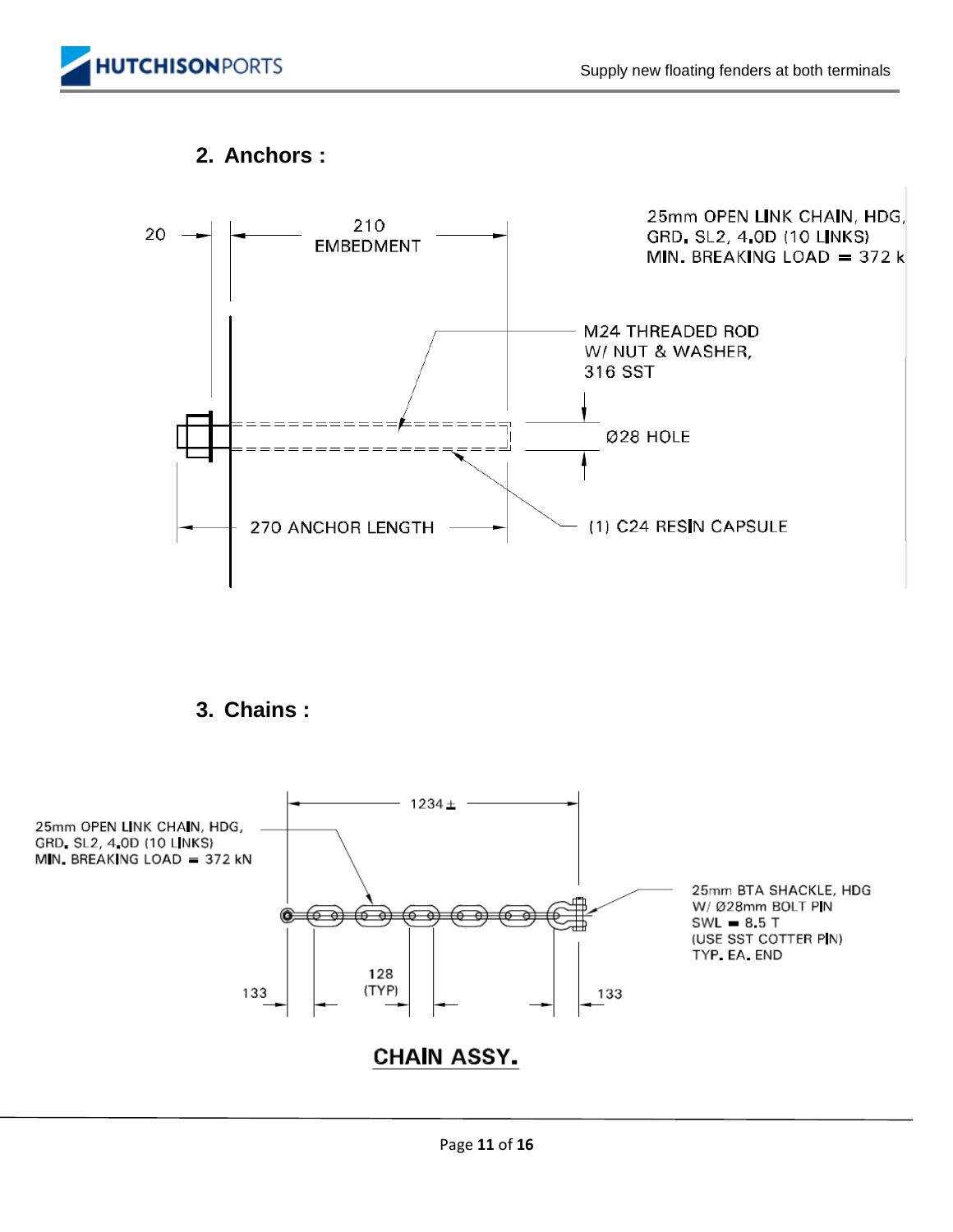

# **4. Bill of Material "Accessory "/One fender :**

| <b>Item</b>    | <b>Item Description</b>                    | <b>Material</b>     | QTY/F          | <b>Total</b><br><b>Price</b> |
|----------------|--------------------------------------------|---------------------|----------------|------------------------------|
|                | M24 Resin Capsule.                         |                     | 8              |                              |
| $\overline{2}$ | M24 Anchor bolt assy, EC-2, W/Nut & Washer | 316 SST             | 8              |                              |
| 3              | <b>CB-2 Dock Plate</b>                     | Q235,<br><b>HDG</b> | $\overline{2}$ |                              |
| 4              | 25mm BTA Shackle                           | <b>HDG</b>          | 4              |                              |
| 5              | 25mm Open link Chain 4.0D, 10 Links        | <b>HDG</b>          | $\overline{2}$ |                              |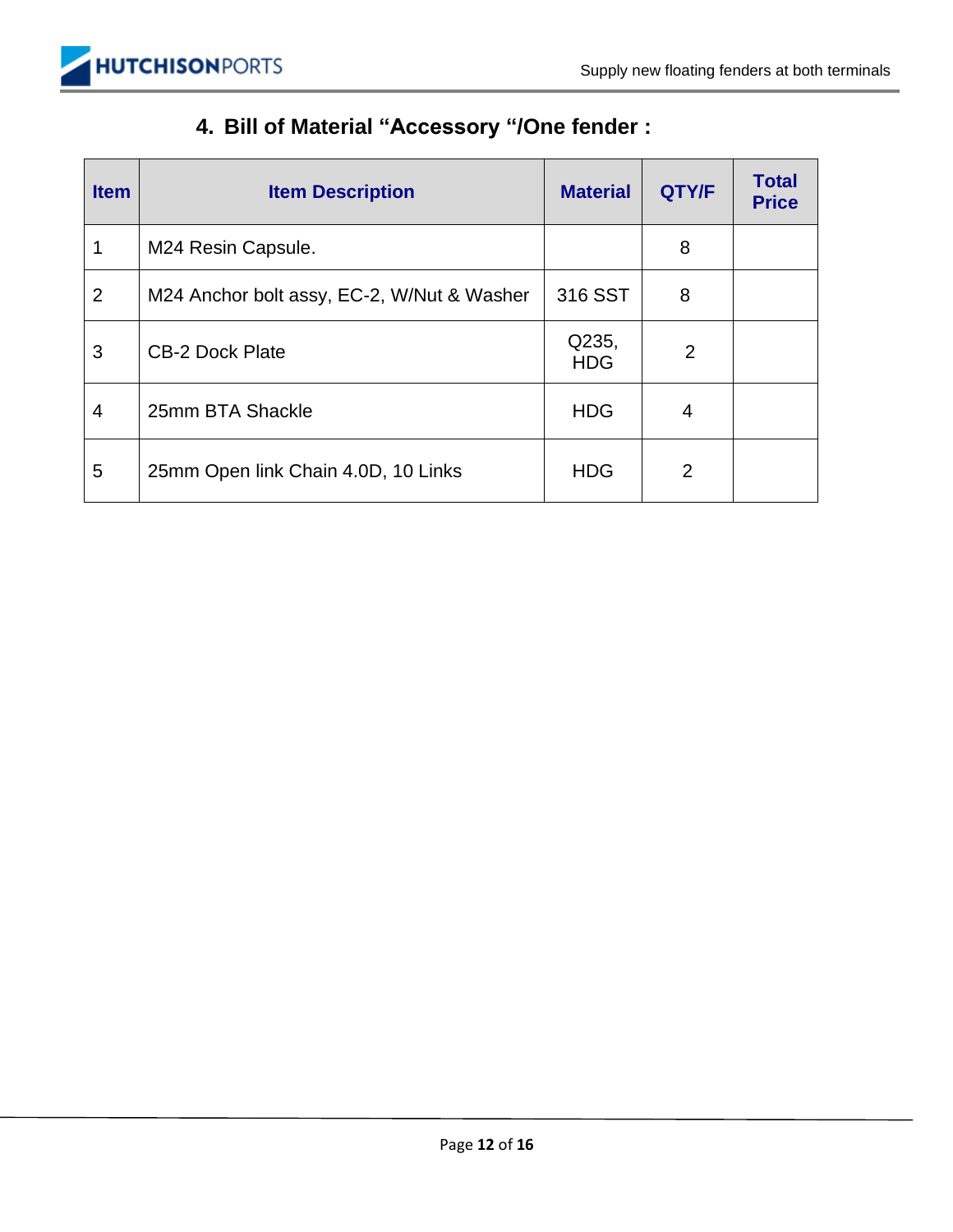

• **For Fender 1500 x 3000**

**1. Dock Plate :** 



# DOCK PLATE ASSY.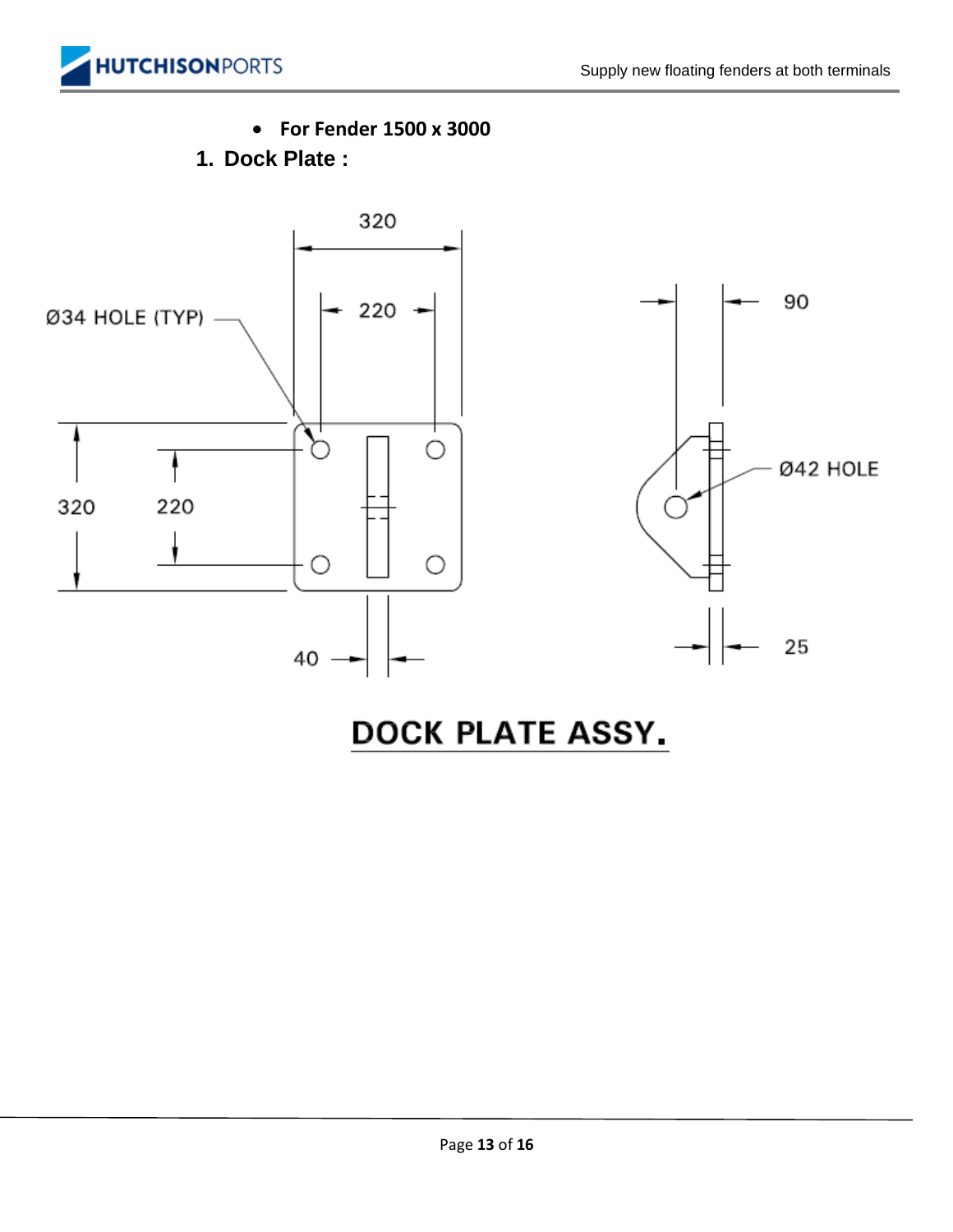

## **2. Anchors :**



**CHAIN ASSY.**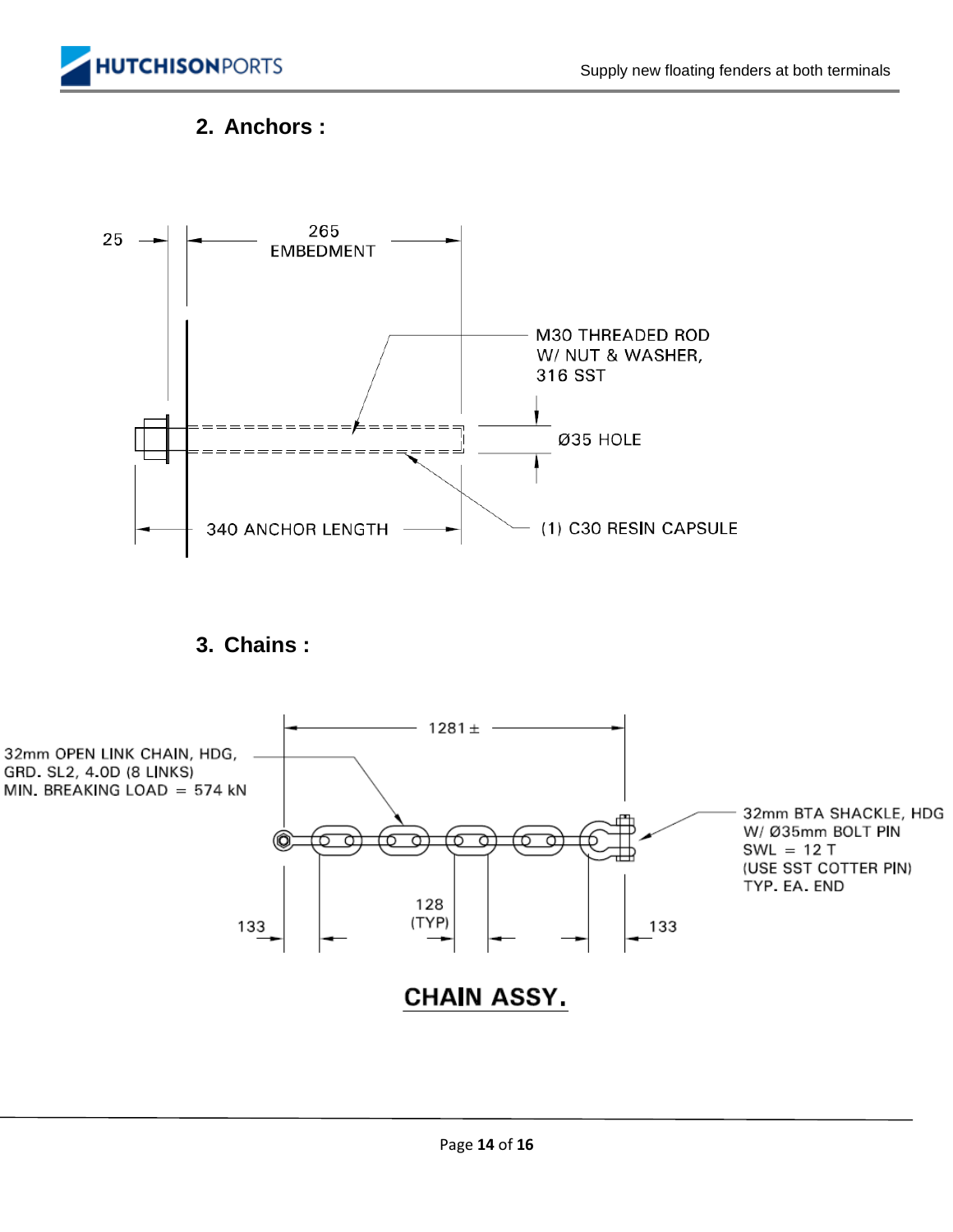

# **5. Bill of Material " Accessory "/One fender :**

| <b>Item</b>    | <b>Item Description</b>                    | <b>Material</b>     | QTY/F          | <b>Total</b><br><b>Price</b> |
|----------------|--------------------------------------------|---------------------|----------------|------------------------------|
|                | M30 Resin Capsule.                         |                     | 8              |                              |
| $\overline{2}$ | M30 Anchor bolt assy, EC-2, W/Nut & Washer | 316 SST             | 8              |                              |
| 3              | <b>CB-2 Dock Plate</b>                     | Q235,<br><b>HDG</b> | $\overline{2}$ |                              |
| 4              | 32mm BTA Shackle                           | <b>HDG</b>          | 4              |                              |
| 5              | 32mm Open link Chain 4.0D, 10 Links        | <b>HDG</b>          | $\overline{2}$ |                              |